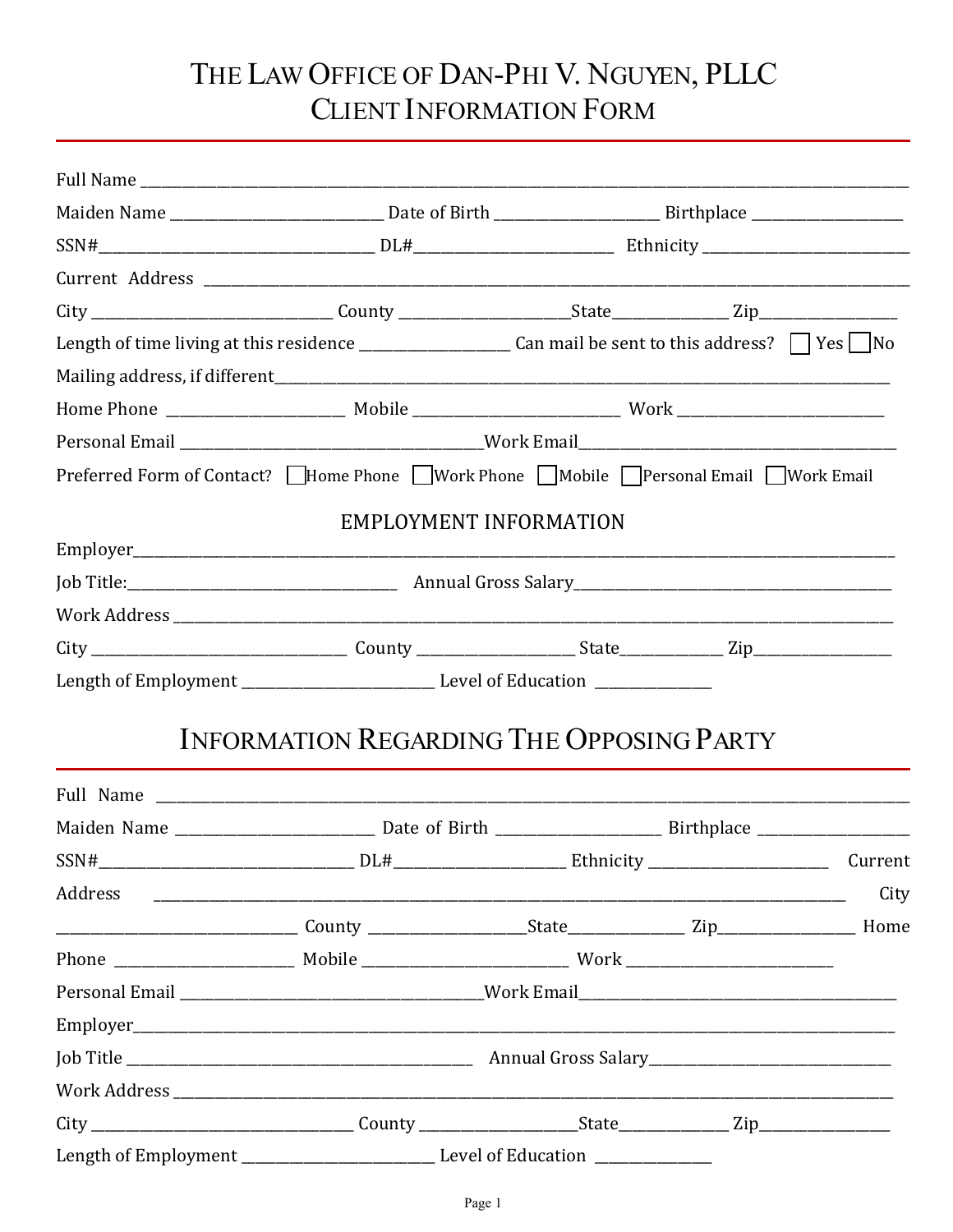## GENERAL QUESTIONNAIRE

*Please answer each of the following questions openly and honestly; and with as much details as possible when necessary. All information provided by the client filling this form is legally protected by attorney-client privilege, and can not be produced to any one through subpoena or court order, without the prior consent and approval to the client.*

#### **WHO ARE YOU IN THIS LAWSUIT?**

- A. PETITIONER (Party to file first and initiate the lawsuit)
- B. RESPONDENT (Party responding to the lawsuit after being served or expecting service)\*
- C. INTERVENOR (Third party requesting to join a pending lawsuit between other parties)

*Note: A Respondent can also file a countersuit as a counter-petitioner.*

### **MARRIAGE AND SEPARATION INFORMATION**

|                                                                           |                                                                                 | If your case involves only child custody disputes and not seeking divorce, please skip this section and proceed to page 3. |
|---------------------------------------------------------------------------|---------------------------------------------------------------------------------|----------------------------------------------------------------------------------------------------------------------------|
|                                                                           |                                                                                 |                                                                                                                            |
|                                                                           |                                                                                 | Are you currently separated from your spouse? TYes No If Yes, please state the date of separation:                         |
|                                                                           |                                                                                 | Have you or your spouse ever filed for divorce? $\Box$ Yes $\Box$ No If so, when and where?                                |
| Is this case still pending and active:                                    | $\Box$ Yes $\Box$ No                                                            |                                                                                                                            |
| Are you and your spouse currently living together?                        | $\bigcap$ Yes $\bigcap$ No                                                      |                                                                                                                            |
| Does your spouse now have an attorney?                                    | $\sqrt{\text{Yes}}$ No                                                          |                                                                                                                            |
| If so, Name & Contact Information:                                        |                                                                                 |                                                                                                                            |
| Have you seen a marriage counselor?                                       |                                                                                 | $\Box$ Yes $\Box$ No                                                                                                       |
| Will your spouse agree to the divorce?                                    |                                                                                 | Don't Know<br>$\Box$ Yes $\Box$ No                                                                                         |
| Are there children born/adopted during the marriage?                      |                                                                                 | $\Box$ Yes $\Box$ No                                                                                                       |
| Will you & your spouse be able to agree to division of the property?      |                                                                                 |                                                                                                                            |
| Have you or your spouse ever filed bankruptcy?                            |                                                                                 | $\Box$ You $\Box$ Your spouse $\Box$ Both                                                                                  |
| Do you expect to receive Spousal Maintenance (alimony) after the divorce? |                                                                                 | $\Box$ Yes $\Box$ No                                                                                                       |
| Will your spouse ask for Spousal Maintenance after the divorce?           |                                                                                 | Don't know<br>$\bigcap$ Yes $\big $ No                                                                                     |
| Should the wife's maiden name be restored?                                |                                                                                 | Don't know<br>$\gamma$ es   No                                                                                             |
|                                                                           | Check as appropriate if your marital difficulties involve any of the following: |                                                                                                                            |
| $\Box$ Incompatibility/irreconcilable differences (a/k/a no fault)        |                                                                                 |                                                                                                                            |
| Financial dispute                                                         | $\Box$ Drug/Alcohol abuse $\Box$ Physical violence                              |                                                                                                                            |
| Spousal abuse (physical)                                                  | Mental abuse                                                                    | □ Child Abuse and/or Neglect                                                                                               |
| Sexual disappointment                                                     | $\Box$ Adultery<br>$\Box$ Religion                                              |                                                                                                                            |
| Abandonment                                                               | $\Box$ Pornography                                                              | Problems with Step Children                                                                                                |
| $\Box$ Not Cohabitating (3yrs)                                            |                                                                                 |                                                                                                                            |
|                                                                           | Other: (Explain)                                                                |                                                                                                                            |
|                                                                           |                                                                                 |                                                                                                                            |
| Have you been married before?                                             | $\Box$ Yes $\Box$ No If Yes, how many times?                                    |                                                                                                                            |

In what county and state have you been divorced?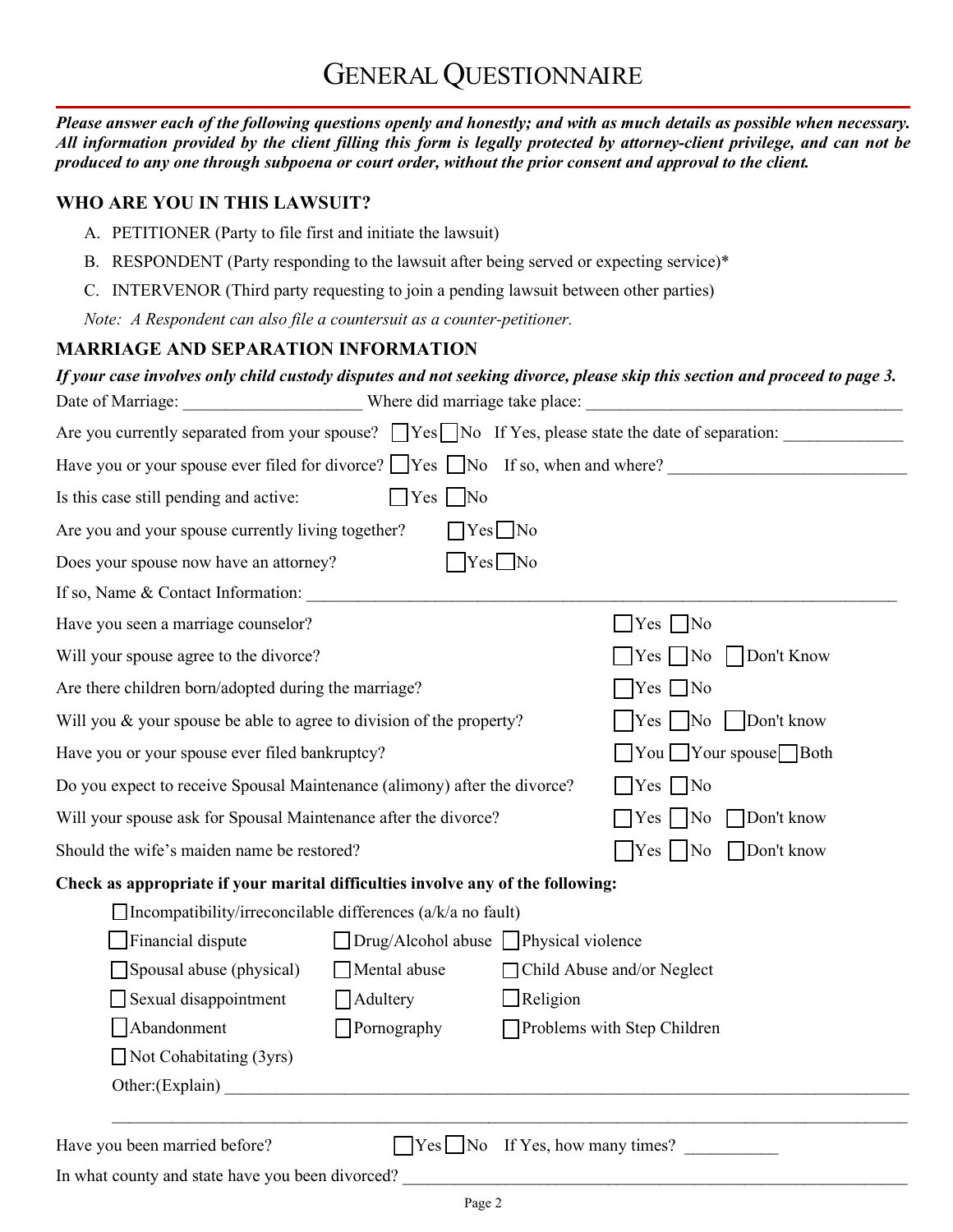## CHILD CUSTODY DISPUTES & APPLICATIONS FOR PROTECTIVE ORDERS

### *All Paternity/Custody/Child Support clients as well as divorce clients with children involved must complete this page. If there are no children and you are not seeking a protective order, proceed to page 6.*

| Will there be a fight over custody of the children?:                      | $\Box$ Yes $\Box$ No $\Box$ Don't Know                         |
|---------------------------------------------------------------------------|----------------------------------------------------------------|
| If you believe there NOT be a fight over custody, who will have the kids? | You Your Spouse                                                |
| Will you be able to agree to the child support amount?                    | $\Box$ Yes $\Box$ No $\Box$ Don't know                         |
| If "Yes" what is the agreed amount?                                       | Standard Guideline to be determined                            |
| Will there be a dispute over paternity?                                   | ■ Yes No Don't Know                                            |
| Are the children currently covered by medical insurance?                  | □ Yes ■ No ■ Don't know                                        |
| If "yes" who is currently providing the insurances?                       | Dad Mom Chips/Medicaid                                         |
| What is the cost?                                                         | $\Box$ Weekly $\Box$ Month $\Box$ Semi-Monthly $\Box$ Annually |

If there will be a fight over custody of the children, please indicate what issues or claims will be made. (check "self" if you believe your spouse will accuse you, check "spouse" if you are accusing him/her:

|                                                                    | Self | Spouse |
|--------------------------------------------------------------------|------|--------|
|                                                                    |      |        |
| Assault of a family member within the past 24 months: $\dots$ .    |      |        |
| Causing injury to a child                                          |      |        |
| Child Abuse or Child Neglect                                       |      | I.     |
| Cohabitating with or dating a known sex offender $\dots\dots\dots$ |      |        |
|                                                                    |      |        |
|                                                                    |      |        |
|                                                                    |      |        |
|                                                                    |      |        |
|                                                                    |      |        |
| Hiding/secreting or denying the other parent access to children    |      |        |
| Having substantial ties to another country                         |      |        |
|                                                                    |      |        |

Substantial ties means close family, property or citizenship in a foreign country that validates concerns that the children may be removed to that country if the Court does not make a specific finding prohibiting the children's passports/travel.

#### **CHILDREN'S INFORMATION**:

| <b>Name</b> | Living | Age | <b>Birthdate</b> | <b>Married</b> |
|-------------|--------|-----|------------------|----------------|
|             | Yes/No |     |                  | Yes/No         |
|             | Yes/No |     |                  | Yes/No         |
|             | Yes/No |     |                  | Yes/No         |
|             | Yes/No |     |                  | Yes/No         |
|             | Yes/No |     |                  | Yes/No         |
|             | Yes/No |     |                  | Yes/No         |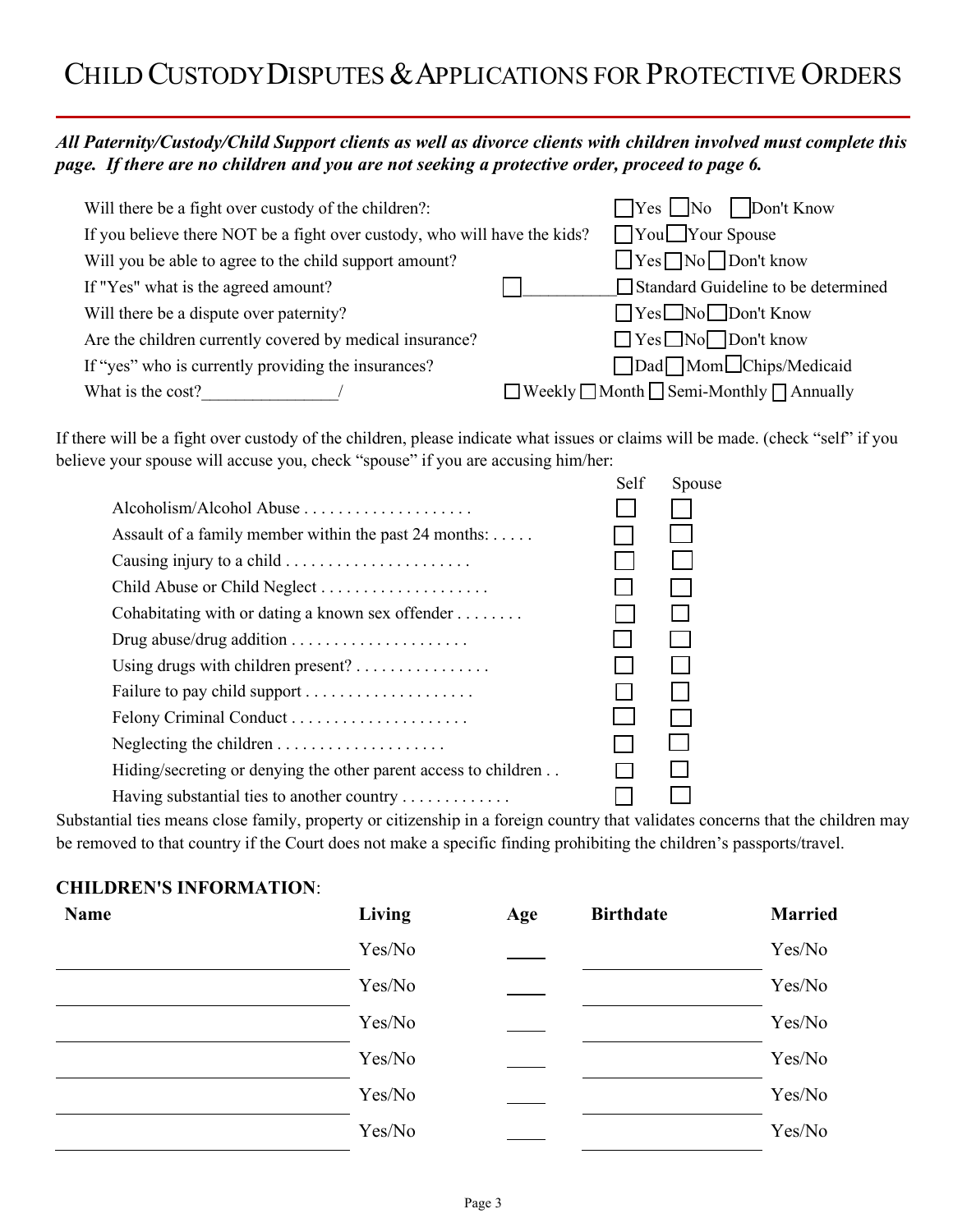#### **QUESTION #1: HAS THERE EVER BEEN A PRIOR CHILD CUSTODY PROCEEDING PERTAINING TO THE SUBJECT CHILD IN THE STATE OF TEXAS OR IN ANY OTHER STATE FOR PURPOSES OF THE UNIFORM CHILD CUSTODY JURISDICTION AND ENFORCEMENT ACT (UCCJEA)?**

A. YES (Please elaborate as to which child; which state, county, court, and cause number if information is available):

 $\_$  , and the set of the set of the set of the set of the set of the set of the set of the set of the set of the set of the set of the set of the set of the set of the set of the set of the set of the set of the set of th

\_\_\_\_\_\_\_\_\_\_\_\_\_\_\_\_\_\_\_\_\_\_\_\_\_\_\_\_\_\_\_\_\_\_\_\_\_\_\_\_\_\_\_\_\_\_\_\_\_\_\_\_\_\_\_\_\_\_\_\_\_\_\_\_\_\_\_\_\_\_\_\_\_\_\_\_\_\_\_\_\_\_\_\_\_.

B. NO.

#### **QUESTION #2: WHAT WAS THE DISPOSITION THE PRIOR CHILD CUSTODY PROCEEDING PERTAINING TO THE SUBJECT CHILD?**

- A. CASE NONSUITED BY PETITIONER
- B. CASE DISMISSED BY THE COURT
- C. THE COURT RENDERED THE FOLLOWING ORDERS: (Please summarize)

#### **QUESTION #3: IF YOUR CASE INVOLVES CHILDREN, DO YOU HAVE ANY PRIOR COURT PROCEEDING HISTORY WITH THE TEXAS DEPARTMENT OF FAMILY AND PROTECTIVE SERVICES (CPS) INVOLVING ANY OF YOUR CHILDREN?**

 $\_$  , and the set of the set of the set of the set of the set of the set of the set of the set of the set of the set of the set of the set of the set of the set of the set of the set of the set of the set of the set of th

A. YES (Please elaborate as to which child; which county which court, and cause number if information is available):

 $\mathcal{L}_\mathcal{L} = \{ \mathcal{L}_\mathcal{L} = \{ \mathcal{L}_\mathcal{L} = \{ \mathcal{L}_\mathcal{L} = \{ \mathcal{L}_\mathcal{L} = \{ \mathcal{L}_\mathcal{L} = \{ \mathcal{L}_\mathcal{L} = \{ \mathcal{L}_\mathcal{L} = \{ \mathcal{L}_\mathcal{L} = \{ \mathcal{L}_\mathcal{L} = \{ \mathcal{L}_\mathcal{L} = \{ \mathcal{L}_\mathcal{L} = \{ \mathcal{L}_\mathcal{L} = \{ \mathcal{L}_\mathcal{L} = \{ \mathcal{L}_\mathcal{$  $\mathcal{L}_\mathcal{L} = \{ \mathcal{L}_\mathcal{L} = \{ \mathcal{L}_\mathcal{L} = \{ \mathcal{L}_\mathcal{L} = \{ \mathcal{L}_\mathcal{L} = \{ \mathcal{L}_\mathcal{L} = \{ \mathcal{L}_\mathcal{L} = \{ \mathcal{L}_\mathcal{L} = \{ \mathcal{L}_\mathcal{L} = \{ \mathcal{L}_\mathcal{L} = \{ \mathcal{L}_\mathcal{L} = \{ \mathcal{L}_\mathcal{L} = \{ \mathcal{L}_\mathcal{L} = \{ \mathcal{L}_\mathcal{L} = \{ \mathcal{L}_\mathcal{$  $\mathcal{L}_\mathcal{L} = \mathcal{L}_\mathcal{L} = \mathcal{L}_\mathcal{L} = \mathcal{L}_\mathcal{L} = \mathcal{L}_\mathcal{L} = \mathcal{L}_\mathcal{L} = \mathcal{L}_\mathcal{L} = \mathcal{L}_\mathcal{L} = \mathcal{L}_\mathcal{L} = \mathcal{L}_\mathcal{L} = \mathcal{L}_\mathcal{L} = \mathcal{L}_\mathcal{L} = \mathcal{L}_\mathcal{L} = \mathcal{L}_\mathcal{L} = \mathcal{L}_\mathcal{L} = \mathcal{L}_\mathcal{L} = \mathcal{L}_\mathcal{L}$ 

B. NO.

**QUESTION #4: ARE THERE ANY OTHER PERSONS (OTHER THAN YOU, THE CHILDREN, OR THE CHILDREN'S OTHER PARENT) WHO HAS PHYSICAL CUSTODY OR HAS A CLAIM OF RIGHT TO CUSTODY OR VISITATION WITH THE CHILDREN? PLEASE PROVIDE NAMES, ADDRESSES, AND THE BASIS AND CIRCUMSTANCES RESULTING IN THE CLAIM OF CUSTODY?**

**\_\_\_\_\_\_\_\_\_\_\_\_\_\_\_\_\_\_\_\_\_\_\_\_\_\_\_\_\_\_\_\_\_\_\_\_\_\_\_\_\_\_\_\_\_\_\_\_\_\_\_\_\_\_\_\_\_\_\_\_\_\_\_\_\_\_\_\_\_\_\_\_\_\_\_\_\_\_\_\_\_\_\_\_\_\_\_\_\_\_\_ \_\_\_\_\_\_\_\_\_\_\_\_\_\_\_\_\_\_\_\_\_\_\_\_\_\_\_\_\_\_\_\_\_\_\_\_\_\_\_\_\_\_\_\_\_\_\_\_\_\_\_\_\_\_\_\_\_\_\_\_\_\_\_\_\_\_\_\_\_\_\_\_\_\_\_\_\_\_\_\_\_\_\_\_\_\_\_\_\_\_\_ \_\_\_\_\_\_\_\_\_\_\_\_\_\_\_\_\_\_\_\_\_\_\_\_\_\_\_\_\_\_\_\_\_\_\_\_\_\_\_\_\_\_\_\_\_\_\_\_\_\_\_\_\_\_\_\_\_\_\_\_\_\_\_\_\_\_\_\_\_\_\_\_\_\_\_\_\_\_\_\_\_\_\_\_\_\_\_\_\_\_\_ \_\_\_\_\_\_\_\_\_\_\_\_\_\_\_\_\_\_\_\_\_\_\_\_\_\_\_\_\_\_\_\_\_\_\_\_\_\_\_\_\_\_\_\_\_\_\_\_\_\_\_\_\_\_\_\_\_\_\_\_\_\_\_\_\_\_\_\_\_\_\_\_\_\_\_\_\_\_\_\_\_\_\_\_\_\_\_\_\_\_\_.**

**QUESTION #5: HAVE YOU, YOUR SPOUSE, OR YOU CHILD(REN) BEEN SUBJECT OF A PSYCHOLOGICAL EVALATION, PSYCHIATRIC TREATMENT, OR HAVE BEEN TREATED BY A MENTAL HEALTH PROFESSIONAL? PLEASE ELABORATE IN DETAIL.**

**\_\_\_\_\_\_\_\_\_\_\_\_\_\_\_\_\_\_\_\_\_\_\_\_\_\_\_\_\_\_\_\_\_\_\_\_\_\_\_\_\_\_\_\_\_\_\_\_\_\_\_\_\_\_\_\_\_\_\_\_\_\_\_\_\_\_\_\_\_\_\_\_\_\_\_\_\_\_\_\_\_\_\_\_\_\_\_\_\_\_\_ \_\_\_\_\_\_\_\_\_\_\_\_\_\_\_\_\_\_\_\_\_\_\_\_\_\_\_\_\_\_\_\_\_\_\_\_\_\_\_\_\_\_\_\_\_\_\_\_\_\_\_\_\_\_\_\_\_\_\_\_\_\_\_\_\_\_\_\_\_\_\_\_\_\_\_\_\_\_\_\_\_\_\_\_\_\_\_\_\_\_\_ \_\_\_\_\_\_\_\_\_\_\_\_\_\_\_\_\_\_\_\_\_\_\_\_\_\_\_\_\_\_\_\_\_\_\_\_\_\_\_\_\_\_\_\_\_\_\_\_\_\_\_\_\_\_\_\_\_\_\_\_\_\_\_\_\_\_\_\_\_\_\_\_\_\_\_\_\_\_\_\_\_\_\_\_\_\_\_\_\_\_\_ \_\_\_\_\_\_\_\_\_\_\_\_\_\_\_\_\_\_\_\_\_\_\_\_\_\_\_\_\_\_\_\_\_\_\_\_\_\_\_\_\_\_\_\_\_\_\_\_\_\_\_\_\_\_\_\_\_\_\_\_\_\_\_\_\_\_\_\_\_\_\_\_\_\_\_\_\_\_\_\_\_\_\_\_\_\_\_\_\_\_\_**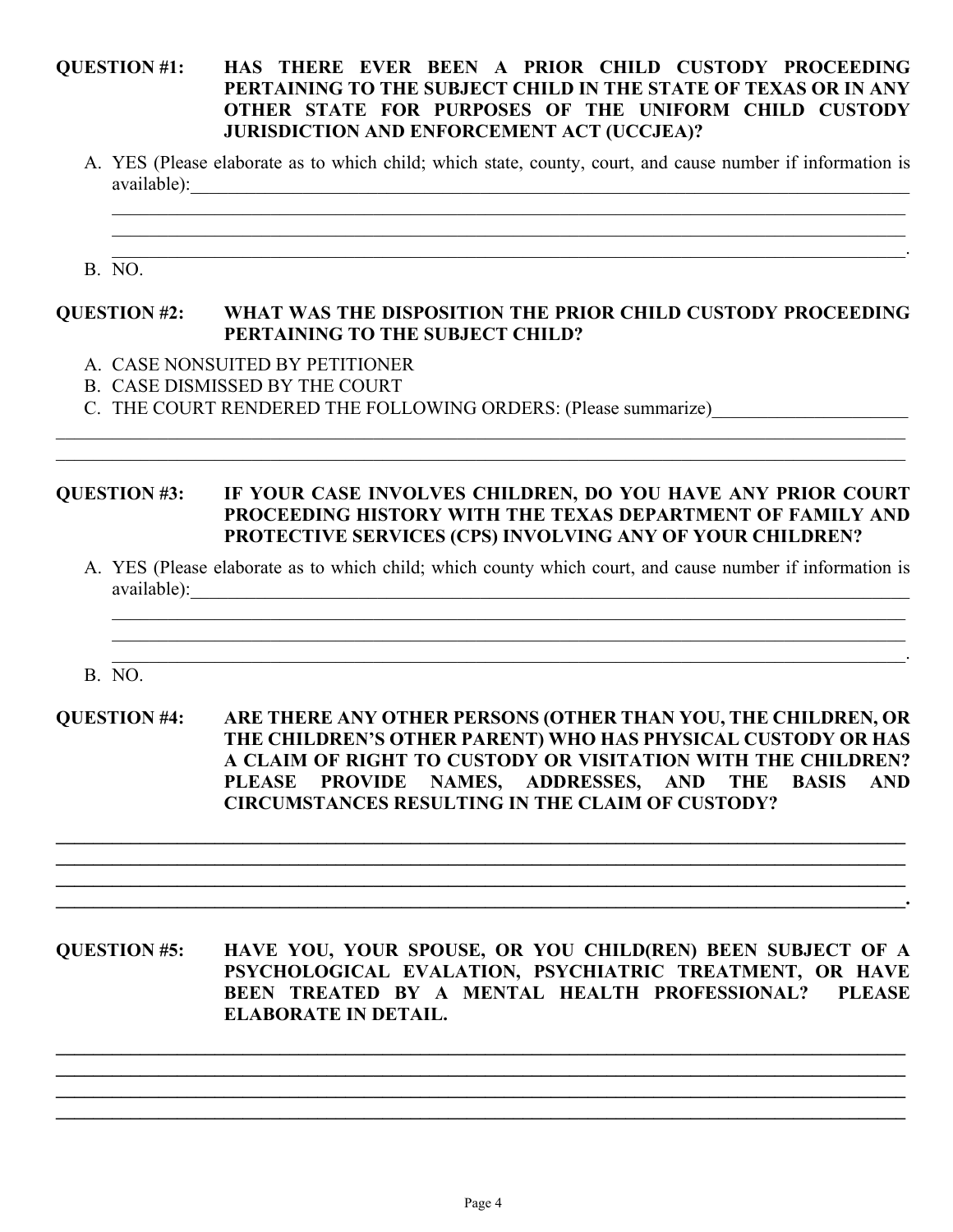**QUESTION #6: IF YOU BELIEVE THE OTHER PARTY HAS ACTED IN A MANNER THAT HAS ENDANGERED THE PHYSICAL OR EMOTIONAL WELL-BEING OF THE CHILD(REN)IN THE HOME, PLEASE DESCRIBE IN THE EVENTS THAT FORM THE BASIS OF YOUR BELIEF.**

**\_\_\_\_\_\_\_\_\_\_\_\_\_\_\_\_\_\_\_\_\_\_\_\_\_\_\_\_\_\_\_\_\_\_\_\_\_\_\_\_\_\_\_\_\_\_\_\_\_\_\_\_\_\_\_\_\_\_\_\_\_\_\_\_\_\_\_\_\_\_\_\_\_\_\_\_\_\_\_\_\_\_\_\_\_\_\_\_\_\_\_ \_\_\_\_\_\_\_\_\_\_\_\_\_\_\_\_\_\_\_\_\_\_\_\_\_\_\_\_\_\_\_\_\_\_\_\_\_\_\_\_\_\_\_\_\_\_\_\_\_\_\_\_\_\_\_\_\_\_\_\_\_\_\_\_\_\_\_\_\_\_\_\_\_\_\_\_\_\_\_\_\_\_\_\_\_\_\_\_\_\_\_ \_\_\_\_\_\_\_\_\_\_\_\_\_\_\_\_\_\_\_\_\_\_\_\_\_\_\_\_\_\_\_\_\_\_\_\_\_\_\_\_\_\_\_\_\_\_\_\_\_\_\_\_\_\_\_\_\_\_\_\_\_\_\_\_\_\_\_\_\_\_\_\_\_\_\_\_\_\_\_\_\_\_\_\_\_\_\_\_\_\_\_ \_\_\_\_\_\_\_\_\_\_\_\_\_\_\_\_\_\_\_\_\_\_\_\_\_\_\_\_\_\_\_\_\_\_\_\_\_\_\_\_\_\_\_\_\_\_\_\_\_\_\_\_\_\_\_\_\_\_\_\_\_\_\_\_\_\_\_\_\_\_\_\_\_\_\_\_\_\_\_\_\_\_\_\_\_\_\_\_\_\_\_ \_\_\_\_\_\_\_\_\_\_\_\_\_\_\_\_\_\_\_\_\_\_\_\_\_\_\_\_\_\_\_\_\_\_\_\_\_\_\_\_\_\_\_\_\_\_\_\_\_\_\_\_\_\_\_\_\_\_\_\_\_\_\_\_\_\_\_\_\_\_\_\_\_\_\_\_\_\_\_\_\_\_\_\_\_\_\_\_\_\_\_ \_\_\_\_\_\_\_\_\_\_\_\_\_\_\_\_\_\_\_\_\_\_\_\_\_\_\_\_\_\_\_\_\_\_\_\_\_\_\_\_\_\_\_\_\_\_\_\_\_\_\_\_\_\_\_\_\_\_\_\_\_\_\_\_\_\_\_\_\_\_\_\_\_\_\_\_\_\_\_\_\_\_\_\_\_\_\_\_\_\_\_ \_\_\_\_\_\_\_\_\_\_\_\_\_\_\_\_\_\_\_\_\_\_\_\_\_\_\_\_\_\_\_\_\_\_\_\_\_\_\_\_\_\_\_\_\_\_\_\_\_\_\_\_\_\_\_\_\_\_\_\_\_\_\_\_\_\_\_\_\_\_\_\_\_\_\_\_\_\_\_\_\_\_\_\_\_\_\_\_\_\_\_ \_\_\_\_\_\_\_\_\_\_\_\_\_\_\_\_\_\_\_\_\_\_\_\_\_\_\_\_\_\_\_\_\_\_\_\_\_\_\_\_\_\_\_\_\_\_\_\_\_\_\_\_\_\_\_\_\_\_\_\_\_\_\_\_\_\_\_\_\_\_\_\_\_\_\_\_\_\_\_\_\_\_\_\_\_\_\_\_\_\_\_ \_\_\_\_\_\_\_\_\_\_\_\_\_\_\_\_\_\_\_\_\_\_\_\_\_\_\_\_\_\_\_\_\_\_\_\_\_\_\_\_\_\_\_\_\_\_\_\_\_\_\_\_\_\_\_\_\_\_\_\_\_\_\_\_\_\_\_\_\_\_\_\_\_\_\_\_\_\_\_\_\_\_\_\_\_\_\_\_\_\_\_.**

#### **QUESTION #7: ARE YOU OR ANY CHILD IN YOUR HOUSEHOLD CURRENTLY A VICTIM OF FAMILY VIOLENCE AS DEFINED UNDER SECTION 71.004, TEXAS FAMILY CODE? (INCLUDING THREATS OF FAMILY VIOLENCE).**

 $\_$  , and the set of the set of the set of the set of the set of the set of the set of the set of the set of the set of the set of the set of the set of the set of the set of the set of the set of the set of the set of th  $\_$  , and the set of the set of the set of the set of the set of the set of the set of the set of the set of the set of the set of the set of the set of the set of the set of the set of the set of the set of the set of th

A. YES. (Please elaborate):

B. NO. (Skip Question #8 and Question #9).

#### **QUESTION #8: IF QUESTION #7 IS YES, ARE YOU SEEKING TO APPLY FOR A PROTECTIVE ORDER AND/OR EX PARTE KICK OUT ORDER?**

- A. YES.
- B. NO.

#### **QUESTION #9: IF QUESTION #7 IS YES, DOES THE POTENTIAL RESPONDENT PARTY OWN ANY FIREARMS IN THE HOME OR LICENSED TO CARRY FIREARMS?**

- A. YES.
- B. NO.

**QUESTION #10: OFTEN TIMES DURING A CONTESTED DIVORCE OR CUSTODY PROCEEDING, IT IS NOT UNCOMMON FOR ONE PARTY TO MAKE FALSE STATEMENTS REGARDING THE OTHER PARTY. IN ORDER TO ADEQUATELY PREPARE FOR YOUR CASE, IT IS IMPERATIVE THAT YOU ARE OPEN ABOUT WHAT THE OTHER PARTY MAY SAY ABOUT YOU. WHAT ARE THE ALLEGATIONS AGAINST YOU, WHETHER TRUE OR NOT, YOU WOULD MOST LIKELY ANTICIPATE COMING FROM THE OTHER PARTY? IF TRUE, WHAT EXPLANATION CAN BE PROVIDED?**

**\_\_\_\_\_\_\_\_\_\_\_\_\_\_\_\_\_\_\_\_\_\_\_\_\_\_\_\_\_\_\_\_\_\_\_\_\_\_\_\_\_\_\_\_\_\_\_\_\_\_\_\_\_\_\_\_\_\_\_\_\_\_\_\_\_\_\_\_\_\_\_\_\_\_\_\_\_\_\_\_\_\_\_\_\_\_\_\_\_\_\_ \_\_\_\_\_\_\_\_\_\_\_\_\_\_\_\_\_\_\_\_\_\_\_\_\_\_\_\_\_\_\_\_\_\_\_\_\_\_\_\_\_\_\_\_\_\_\_\_\_\_\_\_\_\_\_\_\_\_\_\_\_\_\_\_\_\_\_\_\_\_\_\_\_\_\_\_\_\_\_\_\_\_\_\_\_\_\_\_\_\_\_ \_\_\_\_\_\_\_\_\_\_\_\_\_\_\_\_\_\_\_\_\_\_\_\_\_\_\_\_\_\_\_\_\_\_\_\_\_\_\_\_\_\_\_\_\_\_\_\_\_\_\_\_\_\_\_\_\_\_\_\_\_\_\_\_\_\_\_\_\_\_\_\_\_\_\_\_\_\_\_\_\_\_\_\_\_\_\_\_\_\_\_ \_\_\_\_\_\_\_\_\_\_\_\_\_\_\_\_\_\_\_\_\_\_\_\_\_\_\_\_\_\_\_\_\_\_\_\_\_\_\_\_\_\_\_\_\_\_\_\_\_\_\_\_\_\_\_\_\_\_\_\_\_\_\_\_\_\_\_\_\_\_\_\_\_\_\_\_\_\_\_\_\_\_\_\_\_\_\_\_\_\_\_ \_\_\_\_\_\_\_\_\_\_\_\_\_\_\_\_\_\_\_\_\_\_\_\_\_\_\_\_\_\_\_\_\_\_\_\_\_\_\_\_\_\_\_\_\_\_\_\_\_\_\_\_\_\_\_\_\_\_\_\_\_\_\_\_\_\_\_\_\_\_\_\_\_\_\_\_\_\_\_\_\_\_\_\_\_\_\_\_\_\_\_ \_\_\_\_\_\_\_\_\_\_\_\_\_\_\_\_\_\_\_\_\_\_\_\_\_\_\_\_\_\_\_\_\_\_\_\_\_\_\_\_\_\_\_\_\_\_\_\_\_\_\_\_\_\_\_\_\_\_\_\_\_\_\_\_\_\_\_\_\_\_\_\_\_\_\_\_\_\_\_\_\_\_\_\_\_\_\_\_\_\_\_ \_\_\_\_\_\_\_\_\_\_\_\_\_\_\_\_\_\_\_\_\_\_\_\_\_\_\_\_\_\_\_\_\_\_\_\_\_\_\_\_\_\_\_\_\_\_\_\_\_\_\_\_\_\_\_\_\_\_\_\_\_\_\_\_\_\_\_\_\_\_\_\_\_\_\_\_\_\_\_\_\_\_\_\_\_\_\_\_\_\_\_ \_\_\_\_\_\_\_\_\_\_\_\_\_\_\_\_\_\_\_\_\_\_\_\_\_\_\_\_\_\_\_\_\_\_\_\_\_\_\_\_\_\_\_\_\_\_\_\_\_\_\_\_\_\_\_\_\_\_\_\_\_\_\_\_\_\_\_\_\_\_\_\_\_\_\_\_\_\_\_\_\_\_\_\_\_\_\_\_\_\_\_ \_\_\_\_\_\_\_\_\_\_\_\_\_\_\_\_\_\_\_\_\_\_\_\_\_\_\_\_\_\_\_\_\_\_\_\_\_\_\_\_\_\_\_\_\_\_\_\_\_\_\_\_\_\_\_\_\_\_\_\_\_\_\_\_\_\_\_\_\_\_\_\_\_\_\_\_\_\_\_\_\_\_\_\_\_\_\_\_\_\_\_ \_\_\_\_\_\_\_\_\_\_\_\_\_\_\_\_\_\_\_\_\_\_\_\_\_\_\_\_\_\_\_\_\_\_\_\_\_\_\_\_\_\_\_\_\_\_\_\_\_\_\_\_\_\_\_\_\_\_\_\_\_\_\_\_\_\_\_\_\_\_\_\_\_\_\_\_\_\_\_\_\_\_\_\_\_\_\_\_\_\_\_.**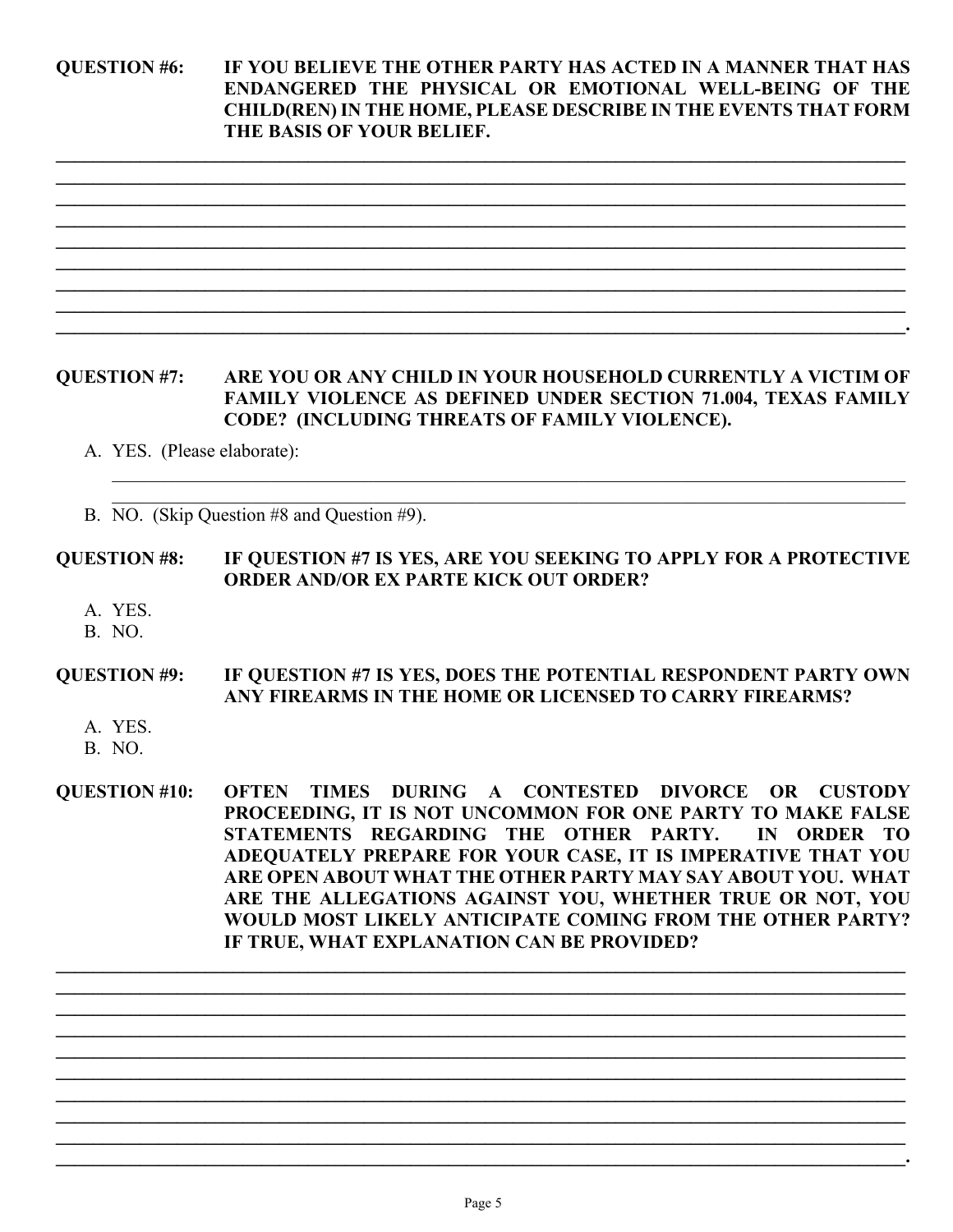## MARITAL PROPERTY DISPUTES – DIVORCE CASES ONLY

| The remainder of this form is for Divorce Clients only. Custody/child support clients do not need to continue.<br>Divorce Clients should complete the following to the best of their knowledge, this information will help frame<br>the issues so that we can develop the case appropriately.                               |
|-----------------------------------------------------------------------------------------------------------------------------------------------------------------------------------------------------------------------------------------------------------------------------------------------------------------------------|
| Real Property - for each parcel of real estate that either you or your spouse claim and ownership interest, please                                                                                                                                                                                                          |
| provide the following information:                                                                                                                                                                                                                                                                                          |
|                                                                                                                                                                                                                                                                                                                             |
| Is this the marital residence? $\Box$ Yes $\Box$ No Whose name is on the deed? $\Box$ Husband $\Box$ Wife                                                                                                                                                                                                                   |
| Year acquired: Was the property acquired during marriage? Ves No                                                                                                                                                                                                                                                            |
| Is there a mortgage? TYes No If :"yes" whose name is on mortgage? THusband Wife                                                                                                                                                                                                                                             |
|                                                                                                                                                                                                                                                                                                                             |
|                                                                                                                                                                                                                                                                                                                             |
| Do you assert this is your separate property, not subject to division in the divorce? $\Box$ Yes $\Box$ No                                                                                                                                                                                                                  |
| Will your spouse claim this is his/her separate property? $\Box$ Yes $\Box$ No                                                                                                                                                                                                                                              |
|                                                                                                                                                                                                                                                                                                                             |
| If this property is community property, who should get it? $\Box$ Husband $\Box$ Wife $\Box$ Sell/Split                                                                                                                                                                                                                     |
|                                                                                                                                                                                                                                                                                                                             |
| Is this the marital residence? $\Box$ Yes $\Box$ No Whose name is on the deed? $\Box$ Husband $\Box$ Wife                                                                                                                                                                                                                   |
|                                                                                                                                                                                                                                                                                                                             |
| Is there a mortgage? $\Box$ Yes $\Box$ No. If :"yes" whose name is on mortgage? $\Box$ Husband $\Box$ Wife                                                                                                                                                                                                                  |
| Bank/Mortgage holder:<br><u> 1989 - Johann John Stone, markin film yn y brenin y brenin y brenin y brenin y brenin y brenin y brenin y br</u>                                                                                                                                                                               |
|                                                                                                                                                                                                                                                                                                                             |
| Do you assert this is your separate property, not subject to division in the divorce? $\Box$ Yes $\Box$ No                                                                                                                                                                                                                  |
| Will your spouse claim this is his/her separate property? $\Box$ Yes $\Box$ No                                                                                                                                                                                                                                              |
|                                                                                                                                                                                                                                                                                                                             |
| If this property is community property, who should get it? Husband Wife Sell/Split                                                                                                                                                                                                                                          |
| Is there any other property owned by either party (excluding the marital residence) in which you believe should be<br>categorized as either separate or community property (i.e. investment, annuities, 401(k), pensions, stocks, bonds,<br>etc.), and why?<br><u> 1980 - Johann Barn, margaret eta idazlear (h. 1980).</u> |

 $\_$  , and the contribution of the contribution of the contribution of the contribution of the contribution of  $\mathcal{L}_\text{max}$  $\mathcal{L}_\mathcal{L} = \mathcal{L}_\mathcal{L} = \mathcal{L}_\mathcal{L} = \mathcal{L}_\mathcal{L} = \mathcal{L}_\mathcal{L} = \mathcal{L}_\mathcal{L} = \mathcal{L}_\mathcal{L} = \mathcal{L}_\mathcal{L} = \mathcal{L}_\mathcal{L} = \mathcal{L}_\mathcal{L} = \mathcal{L}_\mathcal{L} = \mathcal{L}_\mathcal{L} = \mathcal{L}_\mathcal{L} = \mathcal{L}_\mathcal{L} = \mathcal{L}_\mathcal{L} = \mathcal{L}_\mathcal{L} = \mathcal{L}_\mathcal{L}$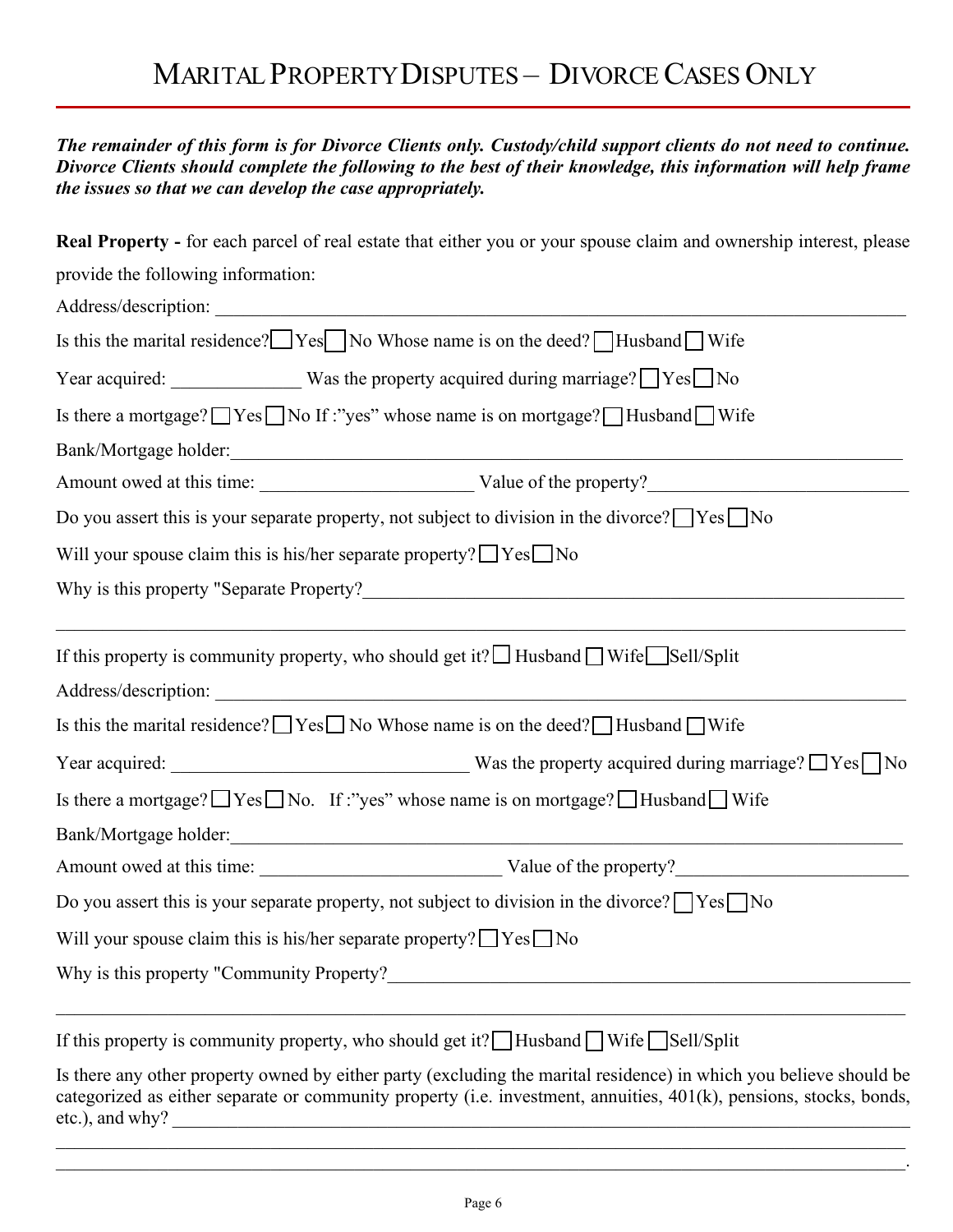*Note: This form is to be completed and a copy furnished to opposing counsel and to the Clerk of the Court prior to the hearing on Temporary Orders or Final Trial in a divorce proceeding. All columns must be totaled. Please provide the past 2 years of your IRS tax returns and 2 most recent payroll check stubs, and if none, please provide W-2 forms.*

| CAUSE NO.                                                                            |              | TH JUDICIAL DISTRICT COURT, _____________ COUNTY<br>RESPONDENT:                                                       |                           |                                                                                               |  |                                                   |
|--------------------------------------------------------------------------------------|--------------|-----------------------------------------------------------------------------------------------------------------------|---------------------------|-----------------------------------------------------------------------------------------------|--|---------------------------------------------------|
|                                                                                      |              |                                                                                                                       |                           |                                                                                               |  |                                                   |
|                                                                                      |              |                                                                                                                       |                           |                                                                                               |  | DATE OF SEPARATION: University of the SEPARATION: |
| AGE OF CHILDREN OF THE MARRIAGE: Oldest (1) : (2) ; (3) ; (4) ; (5) ; (6) (Voungest) |              |                                                                                                                       |                           |                                                                                               |  |                                                   |
| <b>GROSS MONTHLY RESOURCES</b>                                                       |              | <b>WIFE</b>                                                                                                           |                           | <b>HUSBAND</b>                                                                                |  |                                                   |
| Wages / Salary                                                                       | $\mathbb{S}$ |                                                                                                                       |                           | $\sim$                                                                                        |  |                                                   |
| Overtime                                                                             |              |                                                                                                                       |                           |                                                                                               |  |                                                   |
| <b>Bonuses</b>                                                                       |              | <u> 1989 - Johann Barnett, fransk politiker (d. 1989)</u>                                                             |                           | <u> 1989 - Andrea Stadt Britain, amerikansk politiker (d. 1989)</u>                           |  |                                                   |
| Commissions Tips                                                                     |              | <u> 1989 - Johann Barnett, fransk politiker (d. 1989)</u>                                                             |                           |                                                                                               |  |                                                   |
| Interests on Savings                                                                 |              | <u> 1989 - Johann Stoff, Amerikaansk politiker (</u>                                                                  |                           |                                                                                               |  |                                                   |
| Dividends                                                                            |              | <u> 1989 - Johann Stein, mars an de Brazilian (b. 1989)</u>                                                           |                           |                                                                                               |  |                                                   |
| Royalty Income                                                                       |              | <u> 1989 - Johann Barn, mars ann an t-Amhair ann an t-Amhair an t-Amhair ann an t-Amhair an t-Amhair ann an t-Amh</u> |                           | the contract of the contract of the contract of the contract of the contract of               |  |                                                   |
| Trust Income                                                                         |              | <u> 1989 - Johann Barn, fransk politik (d. 1989)</u>                                                                  |                           |                                                                                               |  |                                                   |
| Net Rental Income                                                                    |              |                                                                                                                       |                           |                                                                                               |  |                                                   |
| Retirement / Pension Income                                                          |              |                                                                                                                       |                           |                                                                                               |  |                                                   |
| Annuities                                                                            |              |                                                                                                                       |                           |                                                                                               |  |                                                   |
| Capital Gains                                                                        |              | <u> 1989 - Jan Stein Stein, fransk politik (d. 1989)</u>                                                              |                           |                                                                                               |  |                                                   |
| Social Security Benefits                                                             |              | <u> 1989 - Johann Barn, fransk politik (d. 1989)</u>                                                                  |                           | and the control of the control of the control of the control of the control of the control of |  |                                                   |
| <b>Unemployment Benefits</b>                                                         |              | <u> 1989 - Johann Barn, amerikansk politiker (</u>                                                                    |                           |                                                                                               |  |                                                   |
| Disability / Worker's Compensation                                                   |              |                                                                                                                       |                           |                                                                                               |  |                                                   |
| Interests on Notes                                                                   |              |                                                                                                                       |                           |                                                                                               |  |                                                   |
| <b>Accounts Receivables</b>                                                          |              | the contract of the contract of the contract of the                                                                   |                           |                                                                                               |  |                                                   |
| Spousal Support                                                                      |              | <u> 1989 - Jan Sterling von Berger von Berger von Berger von Berger von Berger von Berger von Berger von Berger</u>   |                           |                                                                                               |  |                                                   |
| Other Source of Income                                                               |              |                                                                                                                       |                           |                                                                                               |  |                                                   |
| <b>TOTAL RESOURCES</b>                                                               | \$           |                                                                                                                       | $\boldsymbol{\mathsf{S}}$ |                                                                                               |  |                                                   |
| <b>DEDUCTIONS</b>                                                                    |              | <b>WIFE</b>                                                                                                           |                           | <b>HUSBAND</b>                                                                                |  |                                                   |
| Withholding Tax                                                                      |              |                                                                                                                       |                           |                                                                                               |  |                                                   |
| <b>FICA</b>                                                                          |              |                                                                                                                       |                           |                                                                                               |  |                                                   |
| Retirement                                                                           |              |                                                                                                                       |                           |                                                                                               |  |                                                   |
| <b>Union Dues</b>                                                                    |              |                                                                                                                       |                           |                                                                                               |  |                                                   |
| Health Insurance                                                                     |              |                                                                                                                       |                           |                                                                                               |  |                                                   |
| Health Insurance for Children                                                        |              |                                                                                                                       |                           |                                                                                               |  |                                                   |
| Miscellanious                                                                        |              |                                                                                                                       |                           |                                                                                               |  |                                                   |
| TOTAL DEDUCTIONS                                                                     | \$           |                                                                                                                       |                           |                                                                                               |  |                                                   |
| <b>NET MONTHLY RESOURCES</b>                                                         | \$           |                                                                                                                       | \$                        |                                                                                               |  |                                                   |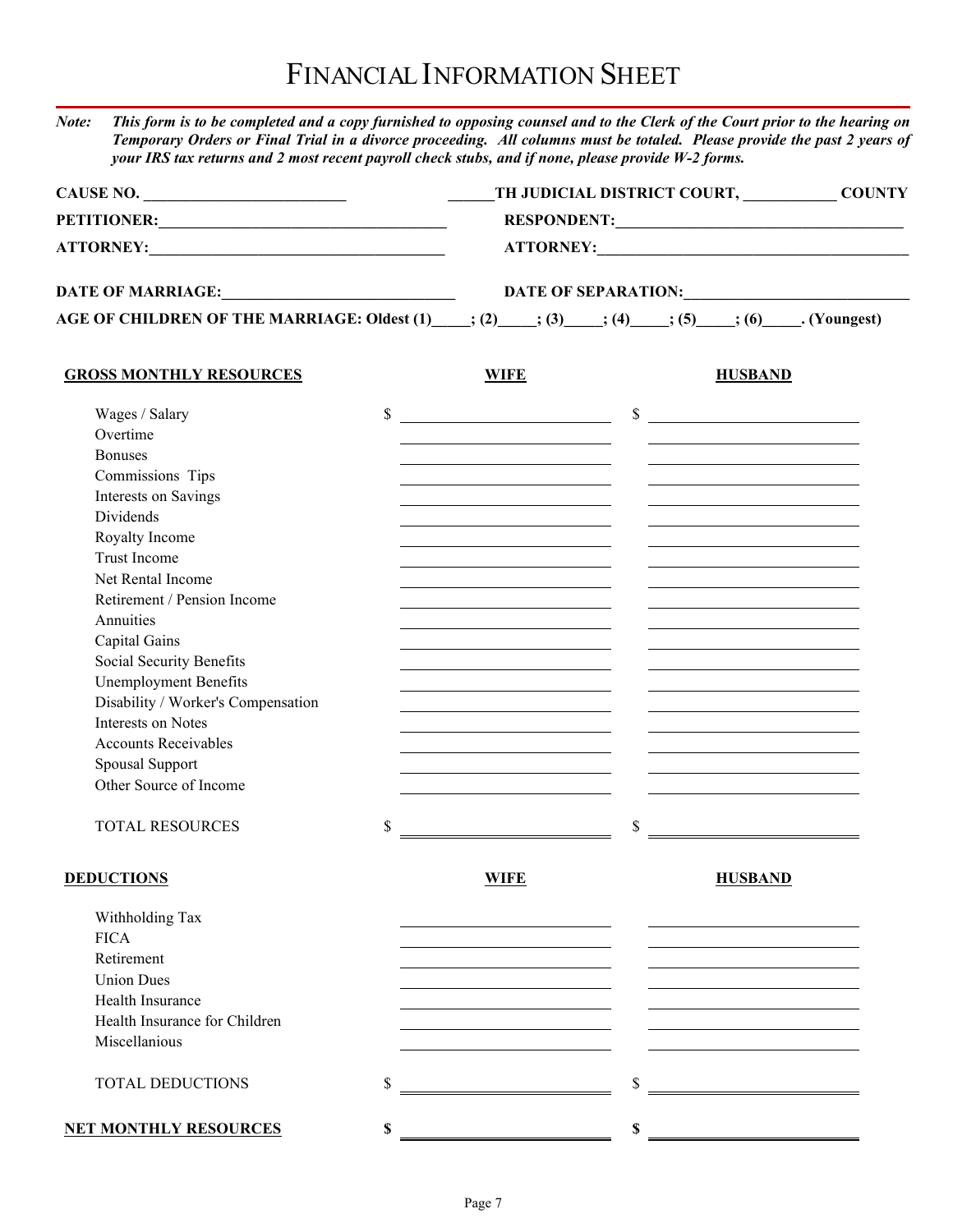| <b>EMPLOYMENT</b> |  |
|-------------------|--|
|                   |  |

| <b>FREQUENCY OF PAYMENT</b>                                                                                                                                                                                                                                                                                                                                                                                                  | - Weekly<br>Every Two Weeks<br>Bi-Weekly<br>Monthly                                                             |                                                                                                                                                                                                                                                                                                                                                                                         | Weekly<br>Bi-Weekly<br>- Monthly | - Every Two Weeks |
|------------------------------------------------------------------------------------------------------------------------------------------------------------------------------------------------------------------------------------------------------------------------------------------------------------------------------------------------------------------------------------------------------------------------------|-----------------------------------------------------------------------------------------------------------------|-----------------------------------------------------------------------------------------------------------------------------------------------------------------------------------------------------------------------------------------------------------------------------------------------------------------------------------------------------------------------------------------|----------------------------------|-------------------|
| DATE NEXT CHECK RECEIVED                                                                                                                                                                                                                                                                                                                                                                                                     |                                                                                                                 |                                                                                                                                                                                                                                                                                                                                                                                         |                                  |                   |
| <b>QUICK ASSETS</b>                                                                                                                                                                                                                                                                                                                                                                                                          |                                                                                                                 | <b>WIFE</b>                                                                                                                                                                                                                                                                                                                                                                             |                                  | <b>HUSBAND</b>    |
| Cash / Undeposited Checks<br><b>Financial Institutions</b><br>Stocks / Bonds<br>Other                                                                                                                                                                                                                                                                                                                                        |                                                                                                                 |                                                                                                                                                                                                                                                                                                                                                                                         |                                  |                   |
| <b>NECESSARY MONTHLYEXPENSES</b>                                                                                                                                                                                                                                                                                                                                                                                             |                                                                                                                 |                                                                                                                                                                                                                                                                                                                                                                                         |                                  |                   |
| \$<br>House Mortgage / Rent<br><b>Property Taxes</b><br>Utilities - Water Bill<br>Utilities - Electricity Bill<br>Utilities - Gas Bill<br>Utilities - Phone Bill<br>Homeowner Insurance<br>Car Insurance<br>Life Insurance<br>Medical Insurance<br>Uninsured Medical Exp.<br><b>Drycleaning Expenses</b><br>Gifts / Donations<br>Misc. Exp.:<br>Misc. Exp.:<br>Misc. Exp.:<br>Misc. Exp.:<br><b>SUBTOTAL EXPENSES:</b><br>\$ | <u> 1980 - Jan James James Barnett, amerikansk politik (d. 1980)</u><br><u> 1980 - Johann Barbara, martxa a</u> | Gasoline / Parking / Bus<br><b>Security Services</b><br>Groceries<br>Clothing<br><b>Travel Expenses</b><br>Flood Insurance<br>Cable Services<br>Private School Tuition<br>Child Daycare<br>School Supplies<br><b>Extracurricular Activities</b><br><b>Entertainment Expenses</b><br>Legal Fees<br>Misc. Exp.:<br>Misc. Exp.:<br>Misc. Exp.:<br>Misc. Exp.:<br><b>SUBTOTAL EXPENSES:</b> | \$                               |                   |
| <b>DEBTS OTHER THAN LIVING EXPENSES</b>                                                                                                                                                                                                                                                                                                                                                                                      |                                                                                                                 |                                                                                                                                                                                                                                                                                                                                                                                         |                                  |                   |
|                                                                                                                                                                                                                                                                                                                                                                                                                              | AMOUNT                                                                                                          | MONTHLY PAYMENTS                                                                                                                                                                                                                                                                                                                                                                        |                                  |                   |
| \$<br><u> 1989 - Johann Barn, mars ann an t-Aonaich an t-Aonaich ann an t-Aonaich ann an t-Aonaich ann an t-Aonaich an </u><br>SUBTOTAL FROM OTHER DEBTS                                                                                                                                                                                                                                                                     | $\overline{\phantom{a}}$ \$                                                                                     | <u> 1990 - Johann Barbara, martxa a</u><br>S                                                                                                                                                                                                                                                                                                                                            |                                  |                   |

### **GRAND TOTAL EXPENSES FROM ALL SUBTOTALS \$**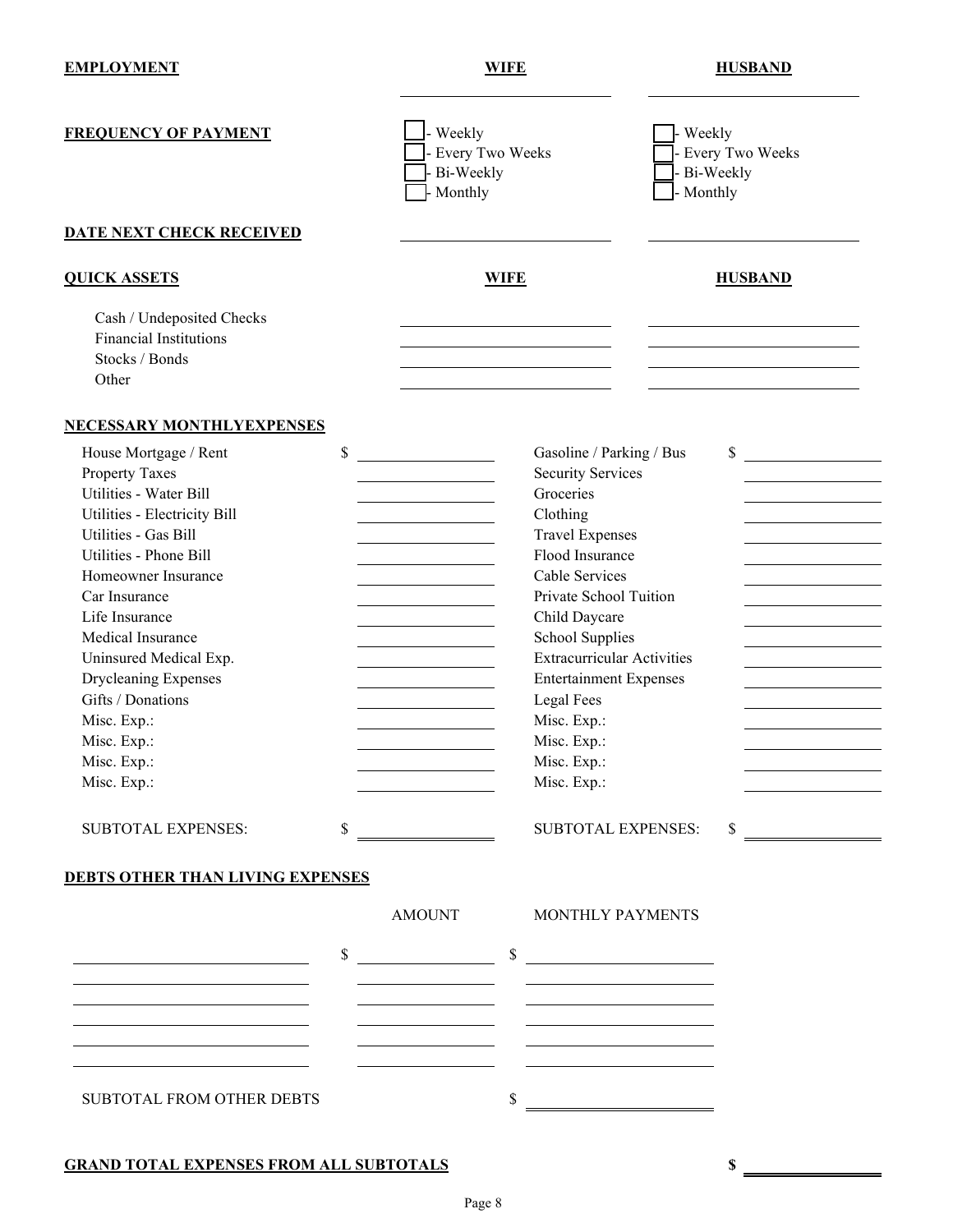**(ANSWER ONLY IF RECEIVING SUPPORT IS ANTICIPATED)** "I feel that the following sums are reasonably necessary or within the ability of my spouse to pay, and it will be fair and equitable to require the following:

|                                     |              | EACH PAY PERIOD                                  | <b>MONTHLY</b> |
|-------------------------------------|--------------|--------------------------------------------------|----------------|
| 1. SPOUSAL MAINTENANCE              | \$           |                                                  |                |
| 2. CHILD SUPPORT                    | $+$          | <u> 2000 - Jan James James Hermann (</u> † 2001) |                |
| 3. TOTAL SUPPORT FROM LINE 1 & 2    | \$           |                                                  |                |
| 4. PAYEE NET RESOURCES              |              |                                                  |                |
| 5. TOTAL FROM LINE $3 & 4$          | \$           |                                                  |                |
| 6. PAYOR'S NET INCOME               | \$           | $\mathbb{S}$                                     |                |
| 7. SUBTRACT TOTAL SUPPORT ON LINE 3 |              |                                                  |                |
| 8. NET AFTER SUPPORT DEDUCTIONS     | $\mathbb{S}$ |                                                  |                |

(**ANSWER ONLY IF PAYING SUPPORT IS ANTICIPATED)** "I feel that a reasonable sum for me to pay weekly or monthly spousal support and/or child support would be:

| SPOUSAL MAINTENANCE           |  |  |
|-------------------------------|--|--|
| CHILD SUPPORT                 |  |  |
| TOTAL SUPPORT FROM LINE 1 & 2 |  |  |

DATE:\_\_\_\_\_\_\_\_\_\_\_\_\_\_\_\_\_\_\_\_\_\_\_\_\_\_\_\_\_\_\_\_\_\_\_\_\_ SIGNATURE:\_\_\_\_\_\_\_\_\_\_\_\_\_\_\_\_\_\_\_\_\_\_\_\_\_\_\_\_\_\_\_\_\_\_\_\_\_\_\_

PRINTED NAME: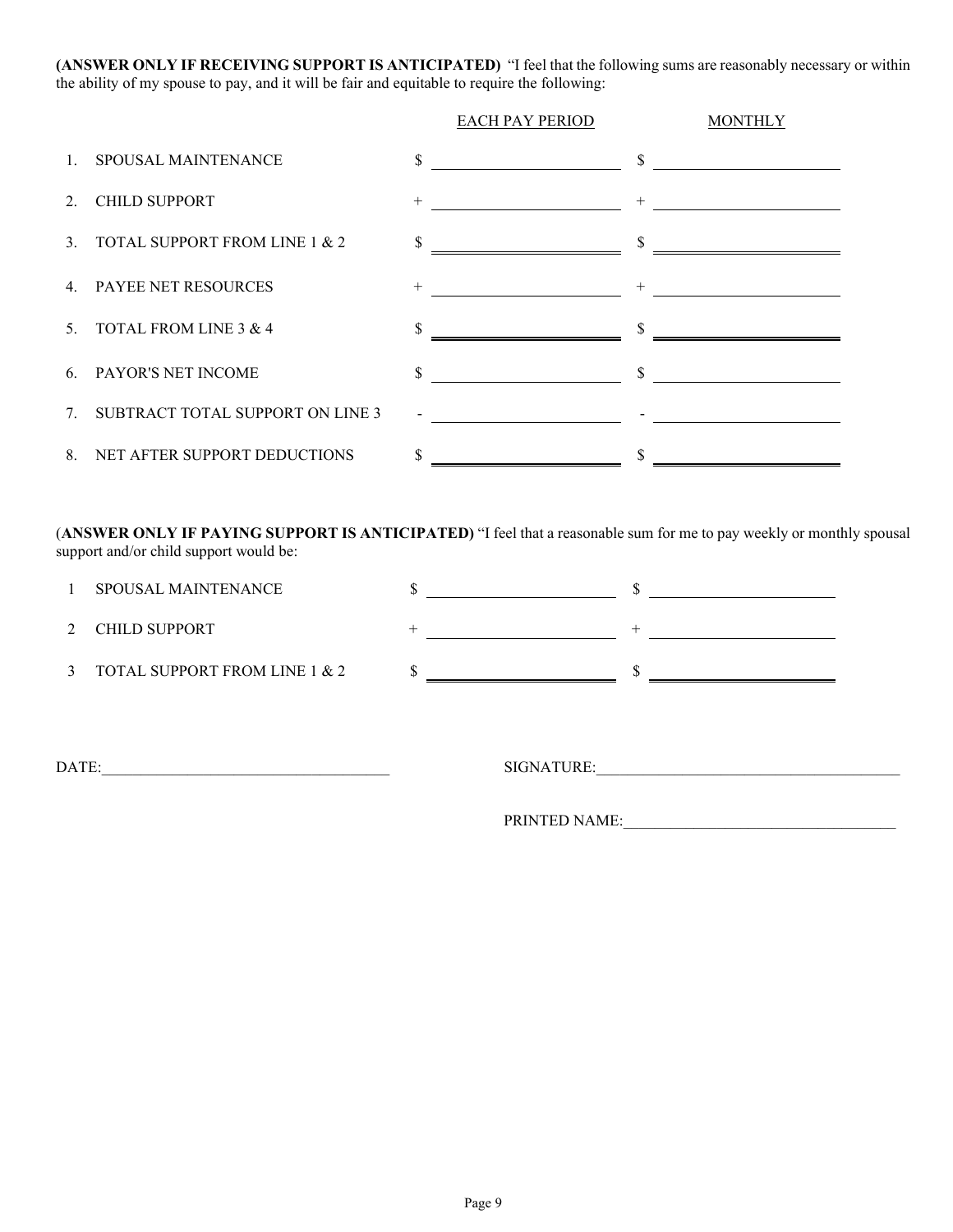ALL CONVERSATIONS BETWEEN AN ATTORNEY AND CLIENT, WHETHER WRITTEN OR VERBAL, ARE PROTECTED BY LAW AND DISCIPLINARY RULES TO WHICH ATTORNEYS ARE SUBJECT TO. NO ATTORNEY CAN BE COMPELLED TO REVEAL ANY CONFIDENTIAL COMMUNICATION FROM THE CLIENT. THE INFORMATION CONTAINED IN THIS DOCUMENT IS SUBJECT TO THE ATTORNEY-CLIENT PRIVILEGE, AS PROVIDED IN THE TEXAS RULES OF EVIDENCE. THE REASON FOR THIS CONFIDENTIALITY PROTECTION IS THAT THE EXPERIENCE OF MANY HUNDREDS OF YEARS HAS PROVED THAT THE INTERESTS OF THE CLIENT ARE BEST SERVED WHEN THE CLIENT'S ATTORNEYS ARE FULLY INFORMED OF ALL THE FACTS WELL IN ADVANCE OF ANY POSSIBLE CONTEST. YOUR CANDOR WILL ASSIST YOUR ATTORNEY TREMENDOUSLY IN REPRESENTING YOU; AS IT IS DOUBLY PROTECTED BY LAW AND DISCIPLINARY RULES AND IS VERY MUCH ENCOURAGED. YOU CAN RELY ON YOUR ATTORNEY TO BE CANDID WITH YOU AS WELL.

HOWEVER, THE ATTORNEY-CLIENT PRIVILEGE CAN NOT BE USED TO PLAN A CRIME OR FRAUD, WHICH IS WHY IT IS CONSIDERED A "PRIVILEGE." THE ATTORNEY CLIENT PRIVILEGE BELONGS TO THE CLIENT. THE ATTORNEY WILL ALWAYS ASSERT THE PRIVILEGE ON YOUR BEHALF. HOWEVER, IF THE CLIENT CHOOSES TO DISCLOSE SUCH COMMUNICATIONS AND DISCUSSIONS WITH THIRD PARTIES (WITH VERY NARROW EXCEPTIONS) YOUR PRIVILEGE MAY BE WAIVED AND LOST. KNOWINGLY COMMUNICATING WITH THE ATTORNEY KNOWN TO BE NON-PRIVATE IS A WAIVER OF THE ATTORNEY CLIENT PRIVILEGE.

PLEASE STATE ON THE BLANK BELOW YOUR PREFERRED METHOD OF COMMUNICATION WITH YOUR ATTORNEY: (1) PHONE CALL; (2) TEXT MESSAGE; (3) REGULAR MAIL; OR (4) EMAIL. **WARNING: IF E-MAIL IS PREFERRED, BE ADVISED THAT WORK EMAILS, ESPECIALLY GOVERNMENT AND SCHOOL DISTRICT EMAILS ARE ALMOST ALWAYS MONITORED.**

IF A PROFESSIONAL, INCLUDING AN ATTORNEY OR AN EMPLOYEE OF AN ATTORNEY, HAS CAUSE TO BELIEVE THAT A CHILD HAS BEEN ABUSED OR NEGLECTED OR MAY BE ABUSED OR NEGLECTED OR THAT A CHILD IS A VICTIM OF AN OFFENSE UNDER SECTION 21.11 OF THE TEXAS PENAL CODE, AND THE PROFESSIONAL HAS CAUSE TO BELIEVE THAT THE CHILD HAS BEEN ABUSED AS DEFINED BY SECTION 261.001 OR 261.401 OF THE TEXAS FAMILY CODE, OR IF THE PROFESSIONAL HAS CAUSE TO BELIEVE THAT AN ADULT WAS A VICTIM OF ABUSE OR NEGLECT AS A CHILD AND THE PROFESSIONAL DETERMINES IN GOOD FAITH THAT DISCLOSURE OF THE INFORMATION IS NECESSARY TO PROTECT THE HEALTH AND SAFETY OF A NOTHER CHILD OR AN ELDERLY OR DISABLED PERSON AS DEFINED BY SECTION 48.002 OF THE TEXAS HUMAN RESOURCES CODE, THE PROFESSIONAL SHALL M AKE A REPORT NOT LATER THAN THE FORTY-EIGHTH (48TH) HOUR AFTER THE HOUR THE PROFESSIONAL FIRST SUSPECTS THAT THE CHILD HAS BEEN OR MAY BE ABUSED OR NEGLECTED OR IS A VICTIMM OF AN OFFENSE UNDER SECTION 21.11 OF THE TEXAS PENAL CODE OR THAT THE ADULT WAS A VICTIM OF ABUSE OR NEGLECT AS A CHILD AND THAT THE DISCLOSURE IS NECESSARY. THE REPORT SHALL BE MADE TO THE APPROPRIATE AGENCY.

THE CONTENTS OF THIS DOCUMENT CONSTITUTE ATTORNEY WORK PRODUCT, ARE CONFIDENTIAL AND ARE NOT TO BE DISCLOSED TO THIRD PERSONS OTHER THAN THOSE TO WHOM DISCLOSURE IS MADE IN FURTHERANCE OF THE RENDITION OF PROFESSIONAL LEGAL SERVICES.